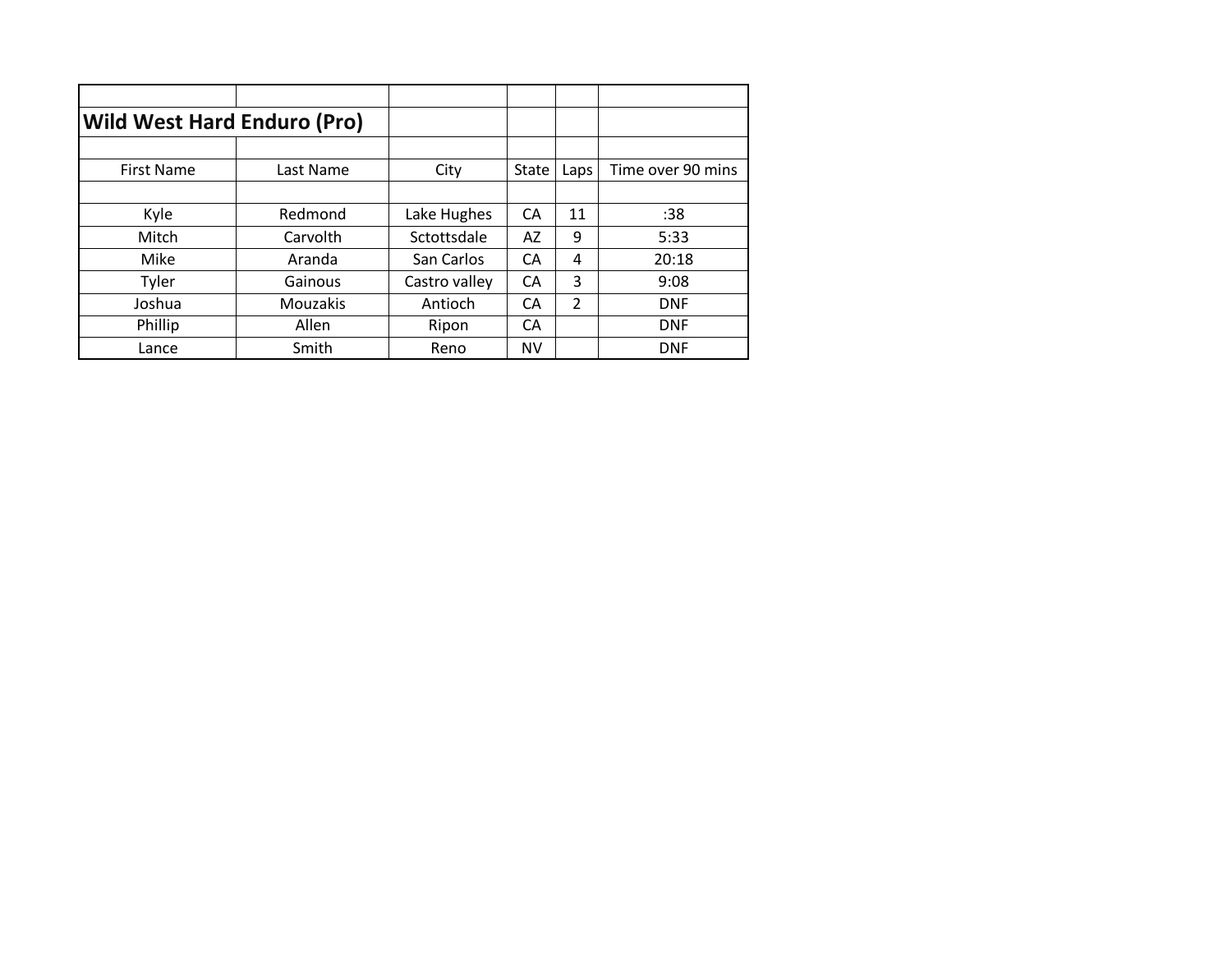|                   | <b>Wild West Hard Enduro (Sportsman)</b> |               |           |                |                   |
|-------------------|------------------------------------------|---------------|-----------|----------------|-------------------|
|                   |                                          |               |           |                |                   |
| <b>First Name</b> | Last Name                                | City          | State     | Laps           | Time over 90 mins |
|                   |                                          |               |           |                |                   |
| Craig             | Thompson                                 | Fresno        | CA        | 5              | 8:20              |
| Tom               | Walker                                   | Palmdale      | CA        | 5              | 10:55             |
| Tyler             | Seehuetter                               | <b>Sparks</b> | <b>NV</b> | 4              | 2:01              |
| Wyatt             | Naccarato                                | Hollister     | CA        | 4              | 10:26             |
| Clayton           | Rianda                                   | Hollister     | CA        | $\overline{2}$ | 2:51              |
| Warren            | Harris                                   | Livermore     | СA        | 2              | 20:57             |
| Jeff              | Robinson                                 | Reno          | <b>NV</b> | $\mathbf{1}$   | 9:31              |
| Erik              | Schaffer                                 | Hayward       | CA        | 1              | <b>DNF</b>        |
| Mike              | Norton                                   | Tracy         | СA        | 1              | <b>DNF</b>        |
| Alex "Feeki"      | Ficco                                    | Reno          | <b>NV</b> | $\mathbf{1}$   | <b>DNF</b>        |
| Dennis            | <b>Matthews</b>                          | Sutter        | CA        | 1              | <b>DNF</b>        |
| Nathan            | <b>Burt</b>                              | Chico         | CA        | $\mathbf{1}$   | <b>DNF</b>        |
| Tyler             | Gnutzman                                 | Discovery Bay | CA        | 1              | <b>DNF</b>        |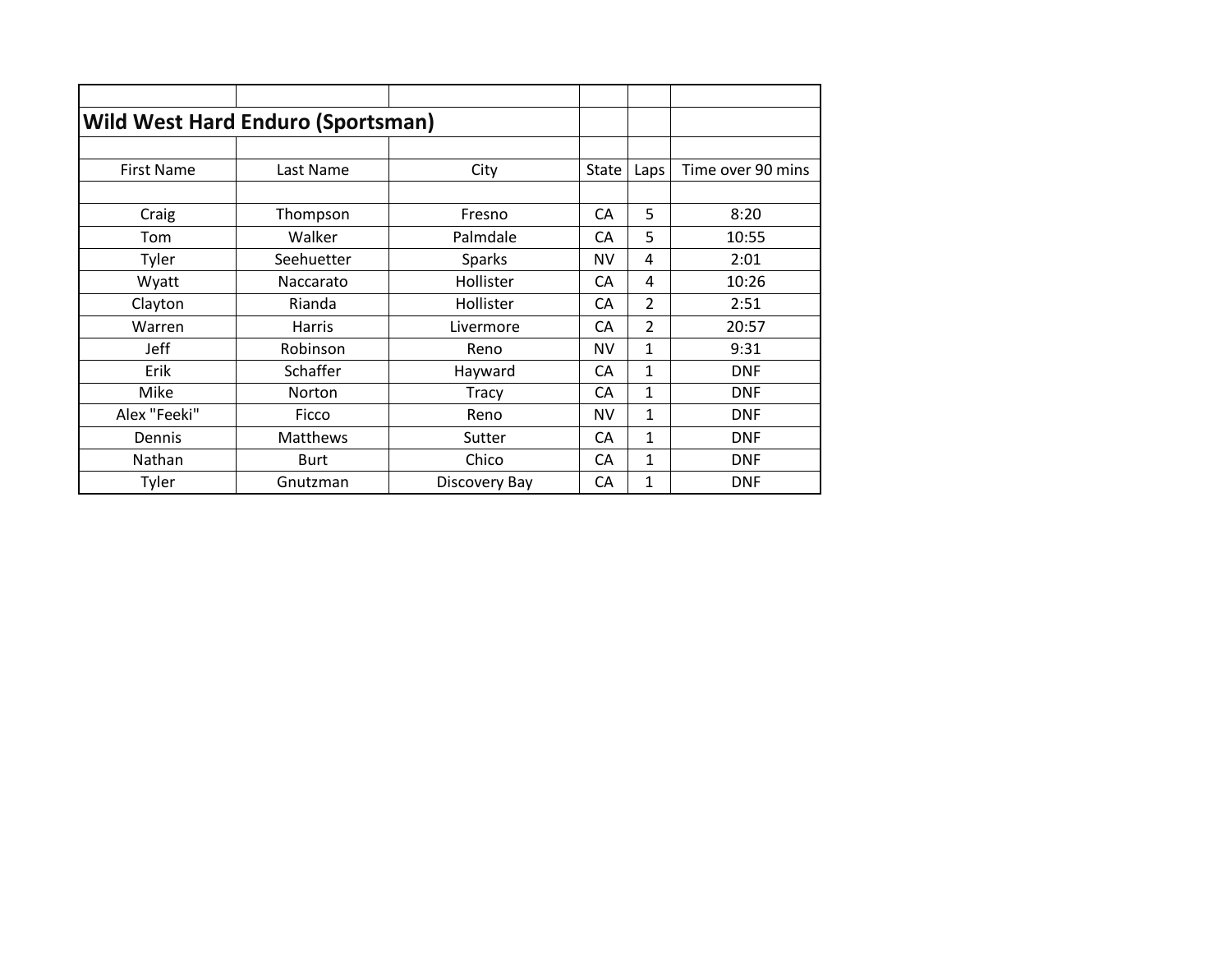## 65cc Stock

|       | First Name Last Name  | City |  |     | State First Run First Yardage Second Run Second Yardage |
|-------|-----------------------|------|--|-----|---------------------------------------------------------|
| Wvatt | Harrington Antioch CA |      |  | 108 | 108                                                     |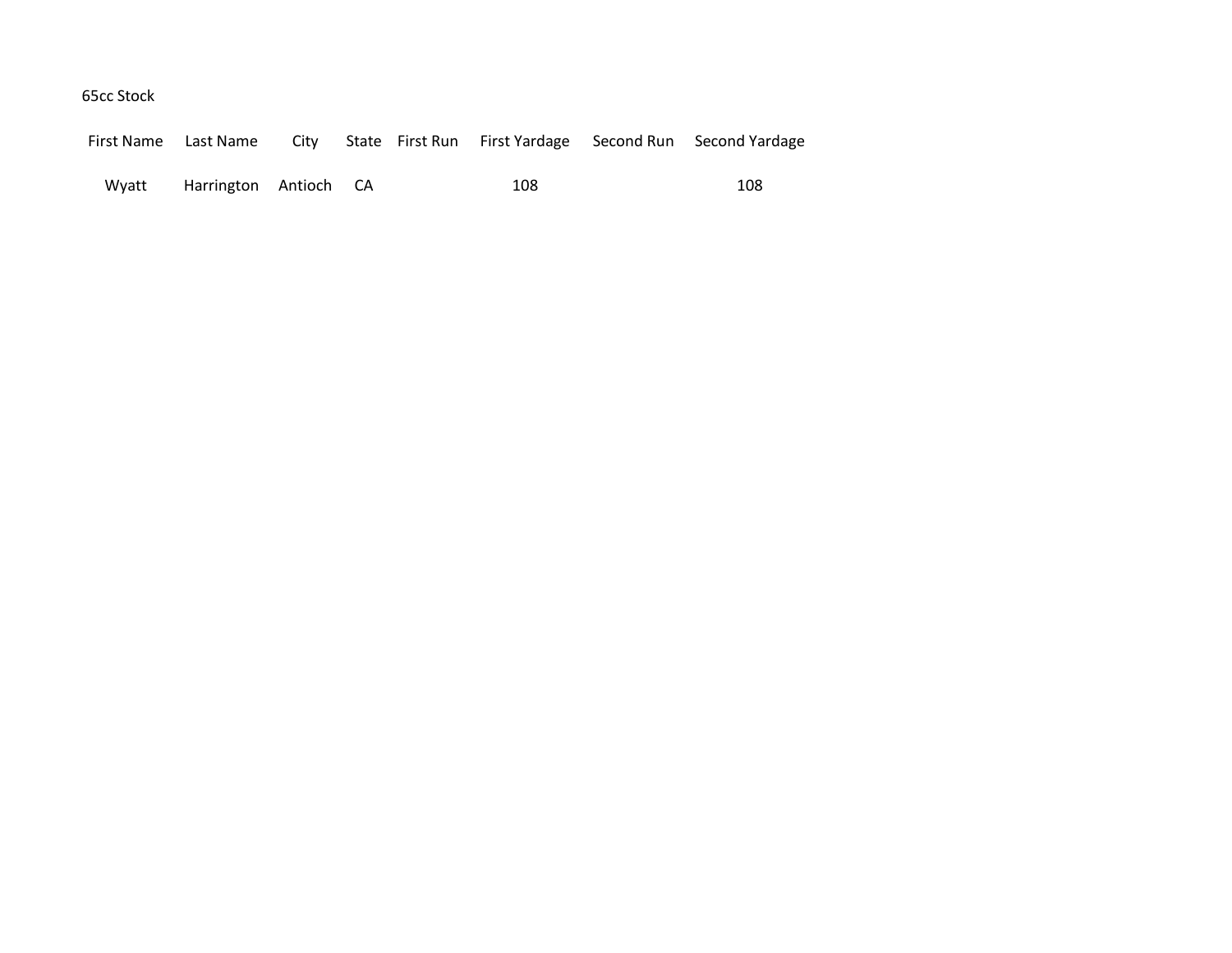79-112cc Stock

|  | First Name Last Name | City |  |  |  |  | State First Run First Yardage Second Run Second Yardage |
|--|----------------------|------|--|--|--|--|---------------------------------------------------------|
|--|----------------------|------|--|--|--|--|---------------------------------------------------------|

Jon Wolfson Livermore CA 118 120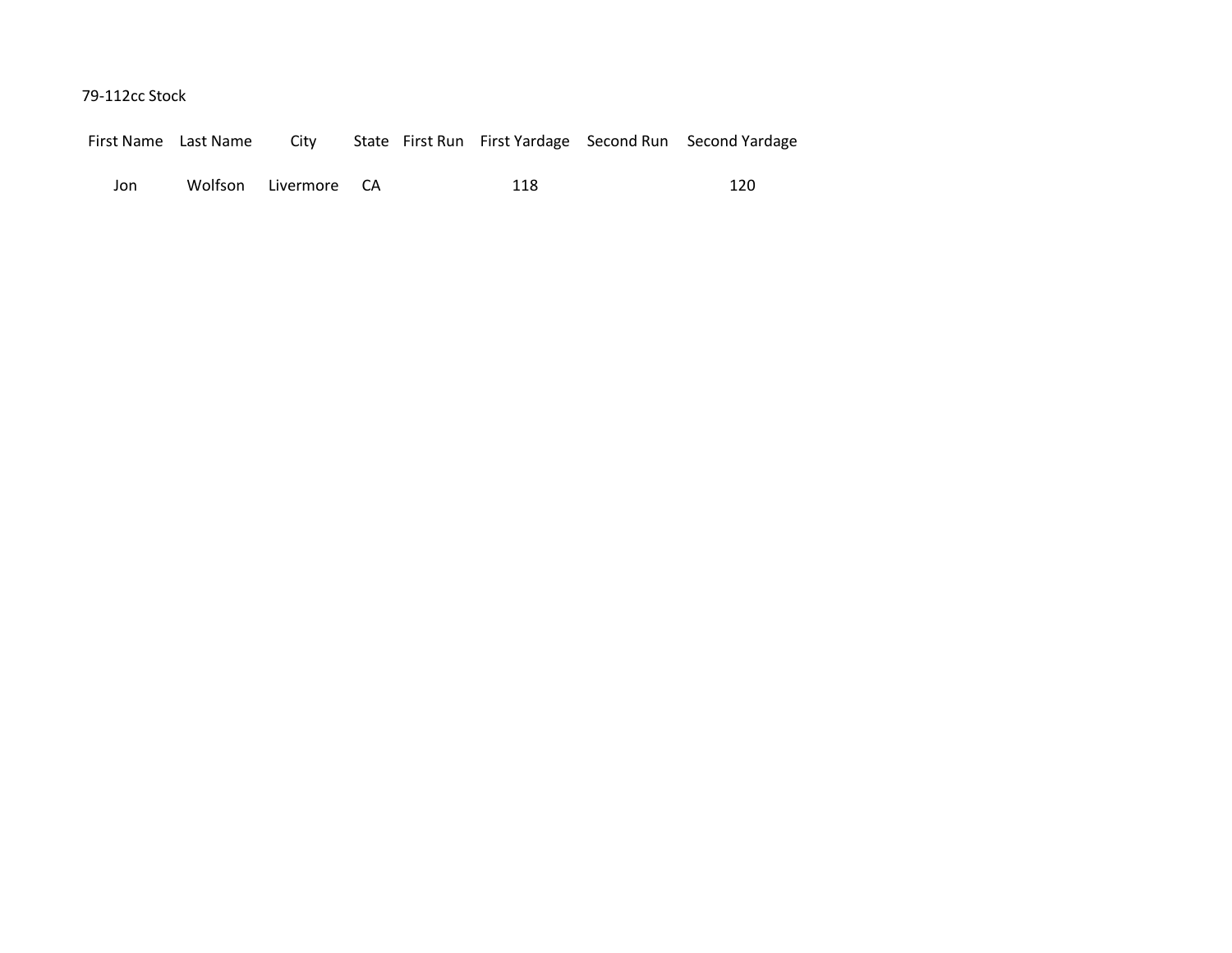| 125-250cc Stock   |                 |             |           |           |               |            |                |
|-------------------|-----------------|-------------|-----------|-----------|---------------|------------|----------------|
|                   |                 |             |           |           |               |            |                |
| <b>First Name</b> | Last Name       | City        | State     | First Run | First Yardage | Second Run | Second Yardage |
|                   |                 |             |           |           |               |            |                |
| Kyler             | <b>Baranard</b> | Tracy       | CA        | 15.67     |               | 15.83      |                |
| Jon               | Wolfson         | Livermore   | CA        | 15.74     |               | 15.45      |                |
| Tate              | Morehead        | Fernley     | <b>NV</b> |           | 161           | 16.36      |                |
| Isaiah            | Roddick         | Antioch     | CA        | 27.56     |               | 16.77      |                |
| Matthew           | Gaspar          | Antioch     | CA        |           | 114           | 16.98      |                |
| Joe               | <b>Maples</b>   | Antioch     | CA        | 17.11     |               | 17.02      |                |
| Dennis            | Matthews        | Sutter      | CA        | 18.99     |               | 17.17      |                |
| Maxwell           | McCormack       | Anctioch    | CA        | 17.78     |               | 17.21      |                |
| Justin            | Watkins         | oakhills    | CA        | 21.39     |               | 17.77      |                |
| Natalie           | Saylor          | San Leandro | CA        | 18.93     |               | 18.87      |                |
| Chad              | <b>Barnard</b>  | Tacy        | CA        | 22.8      |               | 20.04      |                |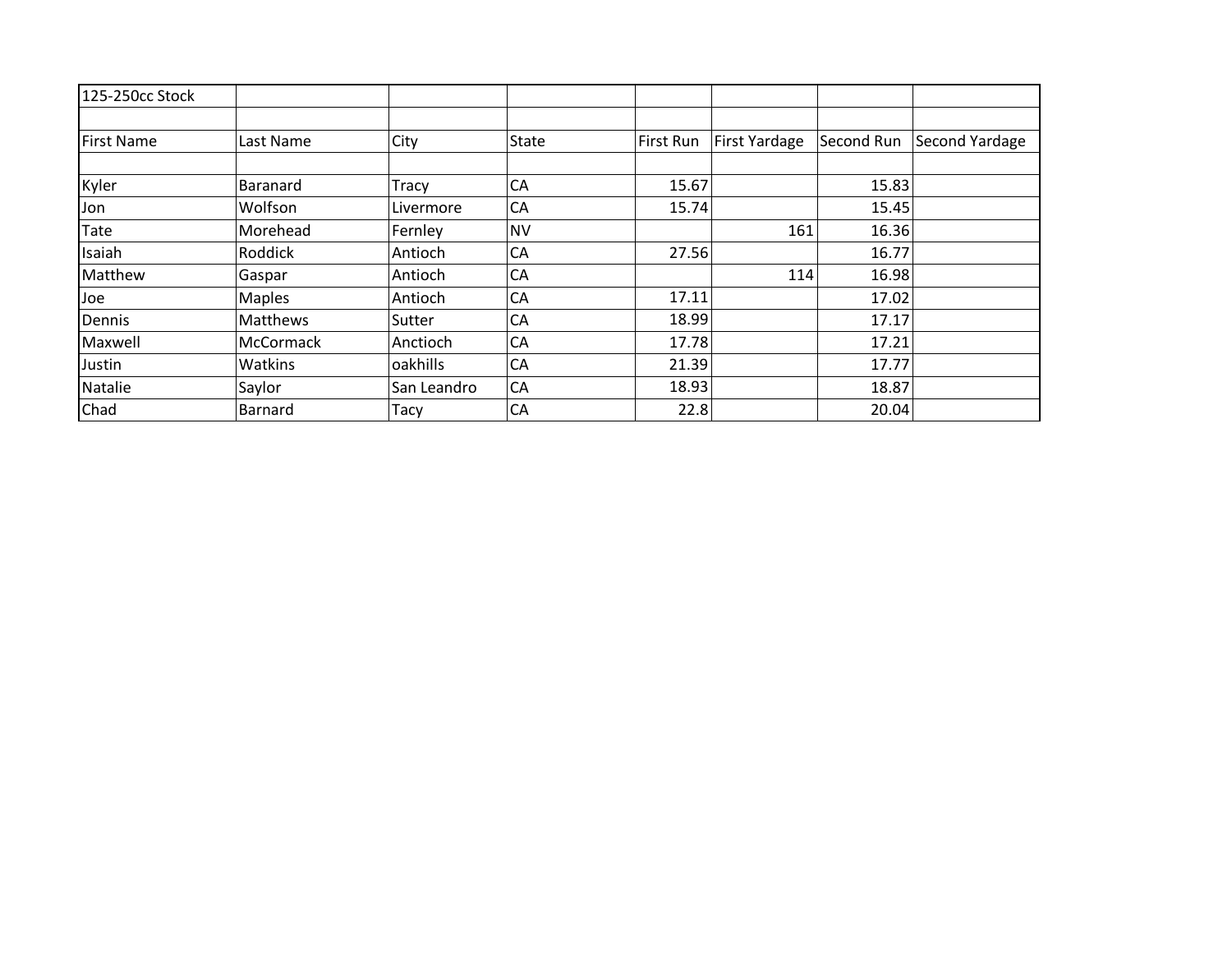| 251-650cc Stock   |               |                   |           |           |               |            |                |
|-------------------|---------------|-------------------|-----------|-----------|---------------|------------|----------------|
|                   |               |                   |           |           |               |            |                |
| <b>First Name</b> | Last Name     | City              | State     | First Run | First Yardage | Second Run | Second Yardage |
|                   |               |                   |           |           |               |            |                |
| Kyler             | Barnard       | <b>Tracy</b>      | CA        | 16.53     |               | 15.03      |                |
| Dan               | Castelhano    | Hayward           | CA        | 16.18     |               | 15.29      |                |
| Jon               | Wolfson       | Livermore         | CA        | 15.85     |               | 15.35      |                |
| Kevin             | <b>Driver</b> | Fresno            | CA        | 15.42     |               | 15.81      |                |
| Tate              | Morehead      | Fernley           | <b>NV</b> | 16.41     |               | 15.52      |                |
| Tyler             | Seehuetter    | Sparks            | <b>NV</b> | 16.51     |               | 15.75      |                |
| Wyatt             | Naccarato     | <b>Tres Pinos</b> | CA        | 16.12     |               | 16.08      |                |
| Joe               | <b>Maples</b> | Antioch           | CA        | 17.39     |               | 16.33      |                |
| Daniel            | Ludtke        | Discovery Bay     | CA        | 27.35     |               | 17.19      |                |
| Dwight            | Hill          | Newarle           | CA        | 17.93     |               | 17.45      |                |
| Juan              | Ruan          | Martinez          | CA        | 18.61     |               | 17.86      |                |
| Isaiah            | Roddick       | Antioch           | CA        | 19.12     |               | 18.33      |                |
| William           | Watkins       | Newaygo           | MI        | 18.62     |               | 27.63      |                |
| Jeff              | Robinson      | Reno              | <b>NV</b> | 18.87     |               | 18.71      |                |
| Trever            | Roland        | El Sobrate        | CA        | 20.87     |               | 19.41      |                |
| Richard           | Parise        | <b>Sparks</b>     | <b>NV</b> |           | 163           | 19.56      |                |
| Derek             | <b>Blais</b>  | Sacramento        | CA        |           | 117           | 20.4       |                |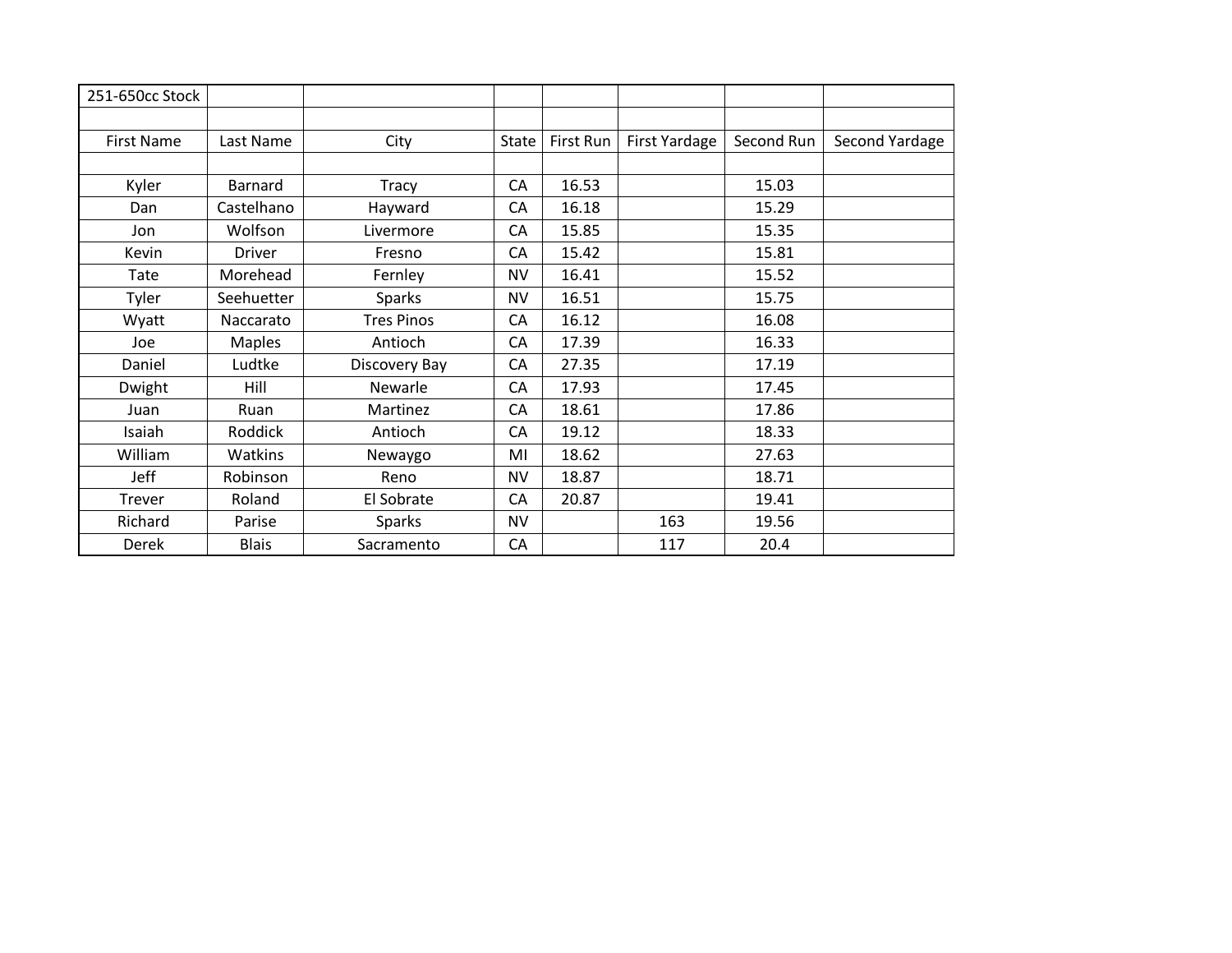| Women 0-550cc     |           |             |    |       |       |                                                                 |
|-------------------|-----------|-------------|----|-------|-------|-----------------------------------------------------------------|
|                   |           |             |    |       |       |                                                                 |
| <b>First Name</b> | Last Name | City        |    |       |       | State   First Run   First Yardage   Second Run   Second Yardage |
|                   |           |             |    |       |       |                                                                 |
| <b>Natalie</b>    | Savlor    | San Leandro | СA | 19.95 | 19.47 |                                                                 |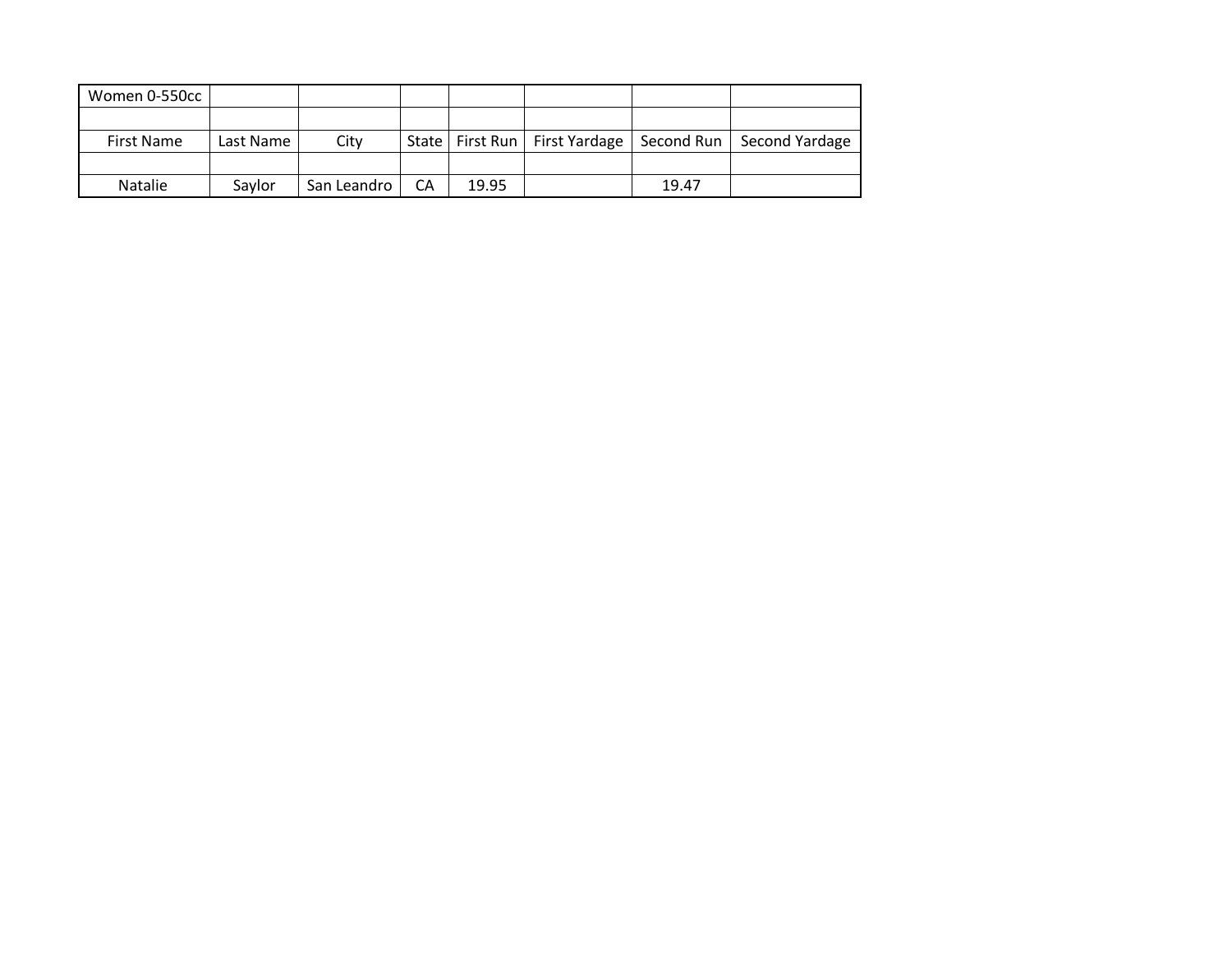## 0-66cc Xtnded

|  |  |  | First Name Last Name City State First Run First Yardage Second Run Second Yardage |
|--|--|--|-----------------------------------------------------------------------------------|
|  |  |  |                                                                                   |

Wyatt Harrington Antioch CA 108 109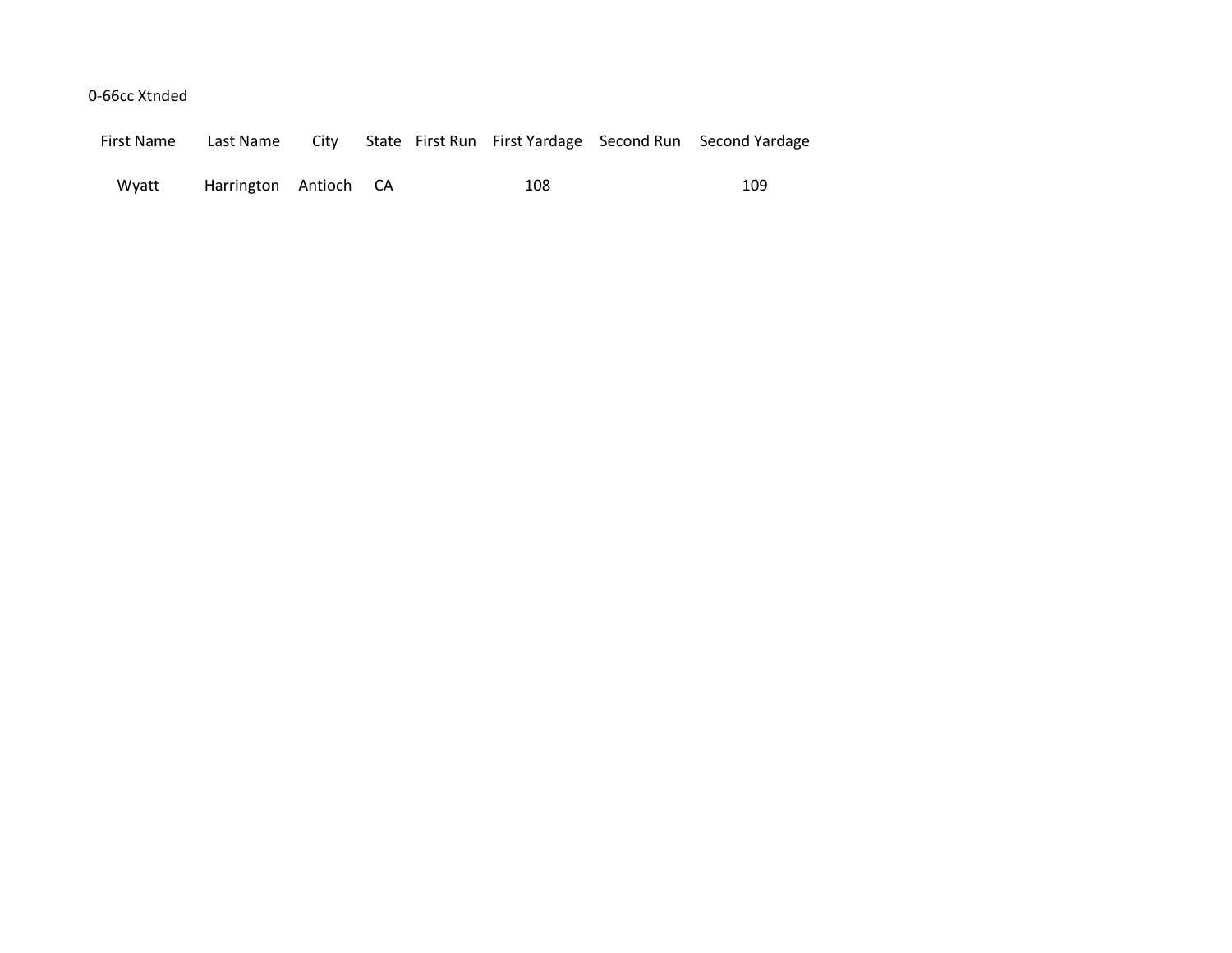| 85cc Xtnded       |               |           |       |           |               |            |                |
|-------------------|---------------|-----------|-------|-----------|---------------|------------|----------------|
|                   |               |           |       |           |               |            |                |
| <b>First Name</b> | Last Name     | City      | State | First Run | First Yardage | Second Run | Second Yardage |
|                   |               |           |       |           |               |            |                |
| Jon               | Wolfson       | Livermore | CA    | 20.43     |               | 16.59      |                |
| Wyatt             | Harrington    | Antioch   | CA    | 22.56     |               | 163        |                |
| Adriana           | <b>Maples</b> | Antioch   | CA    |           | 110           |            | 117            |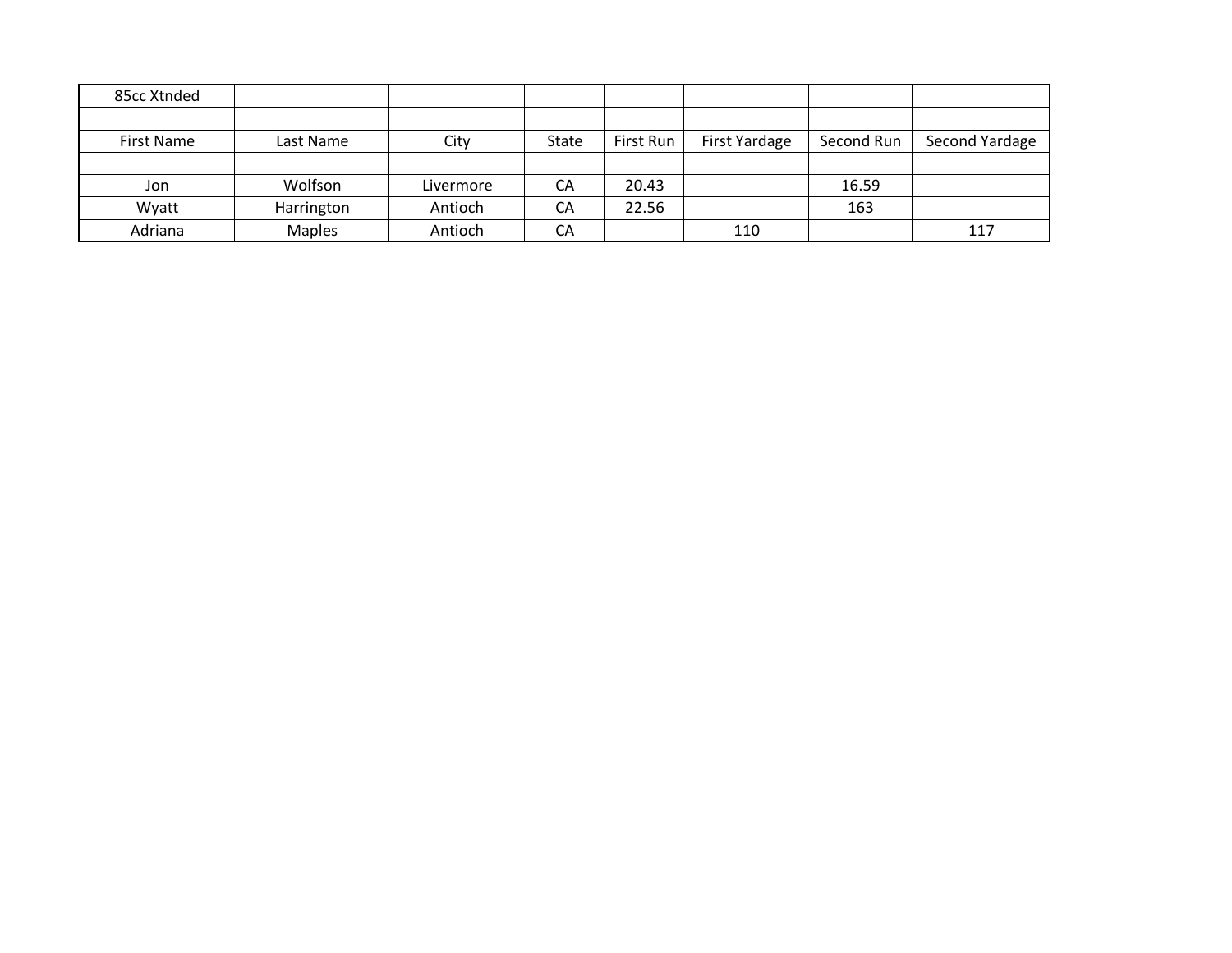| 251-450 Xtnded    |                |                   |           |           |               |            |                |
|-------------------|----------------|-------------------|-----------|-----------|---------------|------------|----------------|
|                   |                |                   |           |           |               |            |                |
| <b>First Name</b> | Last Name      | City              | State     | First Run | First Yardage | Second Run | Second Yardage |
|                   |                |                   |           |           |               |            |                |
| Tyler             | Seehuetter     | Sparks            | <b>NV</b> | 30.08     |               | 27.81      |                |
| Joe               | <b>Maples</b>  | Antioch           | CA        |           | 222           | 28.05      |                |
| Jon               | Wolfson        | Livermore         | CA        |           | 219           | 28.63      |                |
| Daniel            | Castelhano     | Hayward           | CA        |           | OB            | 29.25      |                |
| Tyler             | Gnutzman       | Discovery Bay     | CA        | 32.49     |               |            | 221            |
| Daniel            | Ludtke         | Discovery Bay     | CA        | 36.81     |               |            | 116            |
| Wyatt             | Naccarato      | <b>Tres Pinos</b> | CA        |           | 200           |            | 222            |
| Trever            | Roland         | El Sobrante       | CA        |           | 200           |            | 222            |
| Arthur            | Swiecki        | tracy             | CA        |           | 106           |            | 222            |
| Issaiah           | Roddick        | Antioch           | CA        |           | 221           |            | 221            |
| Ben               | Buserwini      | Livermore         | CA        |           | OB            |            | 221            |
| Dan               | Marino         | Castro Valley     | CA        |           | 221           |            | 216            |
| Jeff              | Robinson       | Reno              | <b>NV</b> |           | 220           |            | 220            |
| Kyler             | <b>Barnard</b> | Tracy             | CA        |           | OB            |            | 217            |
| Natalie           | Saylor         | San Leandro       | CA        |           | 216           |            | 213            |
| Gabriel           | Gaspar         | Antioch           | CA        |           | 216           |            | 200            |
| Richard           | Parise         | <b>Sparks</b>     | <b>NV</b> |           | OB            |            | 216            |
| David             | <b>Byrkit</b>  | Hayward           | CA        |           | 142           |            |                |
| Hannah            | Sandahl        | Livermore         | CA        |           | 109           |            | 113            |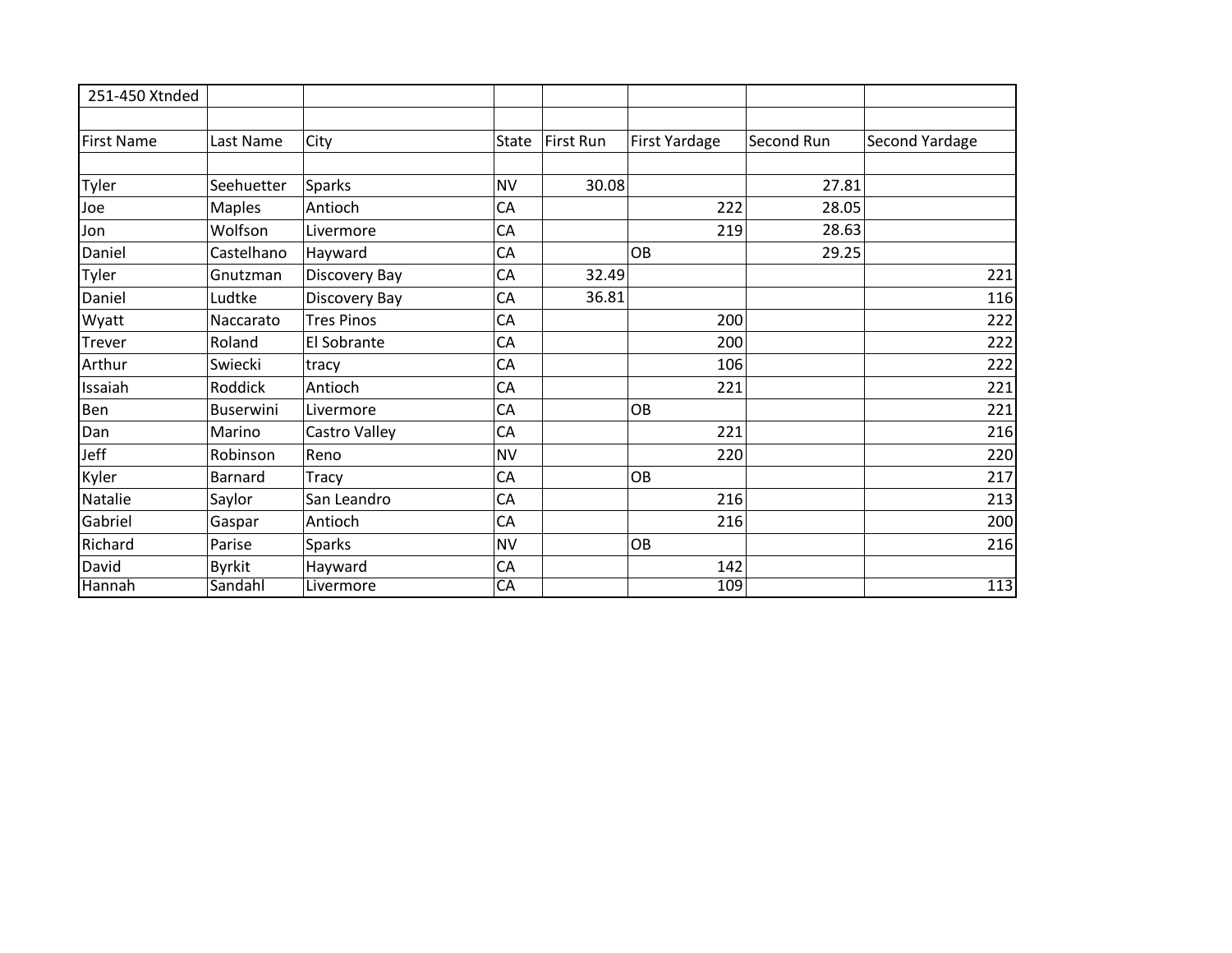| 451-550cc Xtnded  |                  |                      |           |           |               |            |                |
|-------------------|------------------|----------------------|-----------|-----------|---------------|------------|----------------|
|                   |                  |                      |           |           |               |            |                |
| <b>First Name</b> | Last Name        | City                 | State     | First Run | First Yardage | Second Run | Second Yardage |
|                   |                  |                      |           |           |               |            |                |
| Matthew           | Gaspar           | Antioch              | CA        |           | 109           | 25.03      |                |
| Joe               | <b>Maples</b>    | Antioch              | СA        |           | 220           | 26.23      |                |
| Kyler             | Barnard          | Tracy                | CA        | 27.76     |               | 26.51      |                |
| Jeff              | Robinson         | Reno                 | NV        | 30.22     |               | 27.2       |                |
| Arthur            | Swiecki          | Tracy                | СA        | 29.34     |               |            | 221            |
| <b>Ben</b>        | <b>Buserwini</b> | Livermoore           | CA        |           | 222           |            | 220            |
| Tate              | Morehead         | Fernley              | <b>NV</b> |           | 221           |            | 221            |
| Richard           | Parise           | <b>Sparks</b>        | <b>NV</b> |           | 221           |            | 214            |
| Zachary           | Gaspar           | Antioch              | СA        |           | 183           |            | 221            |
| Tyler             | Seehuetter       | <b>Sparks</b>        | <b>NV</b> |           | 218           |            | 88             |
| Dwight            | Hill             | <b>Newark</b>        | CA        |           | OB.           |            | 221            |
| Mark              | Allen            | <b>Grizzly Flats</b> | CA        |           | 184           |            | 219            |
| Hannah            | Sandahl          | Livermore            | CA        |           | 98            |            | 116            |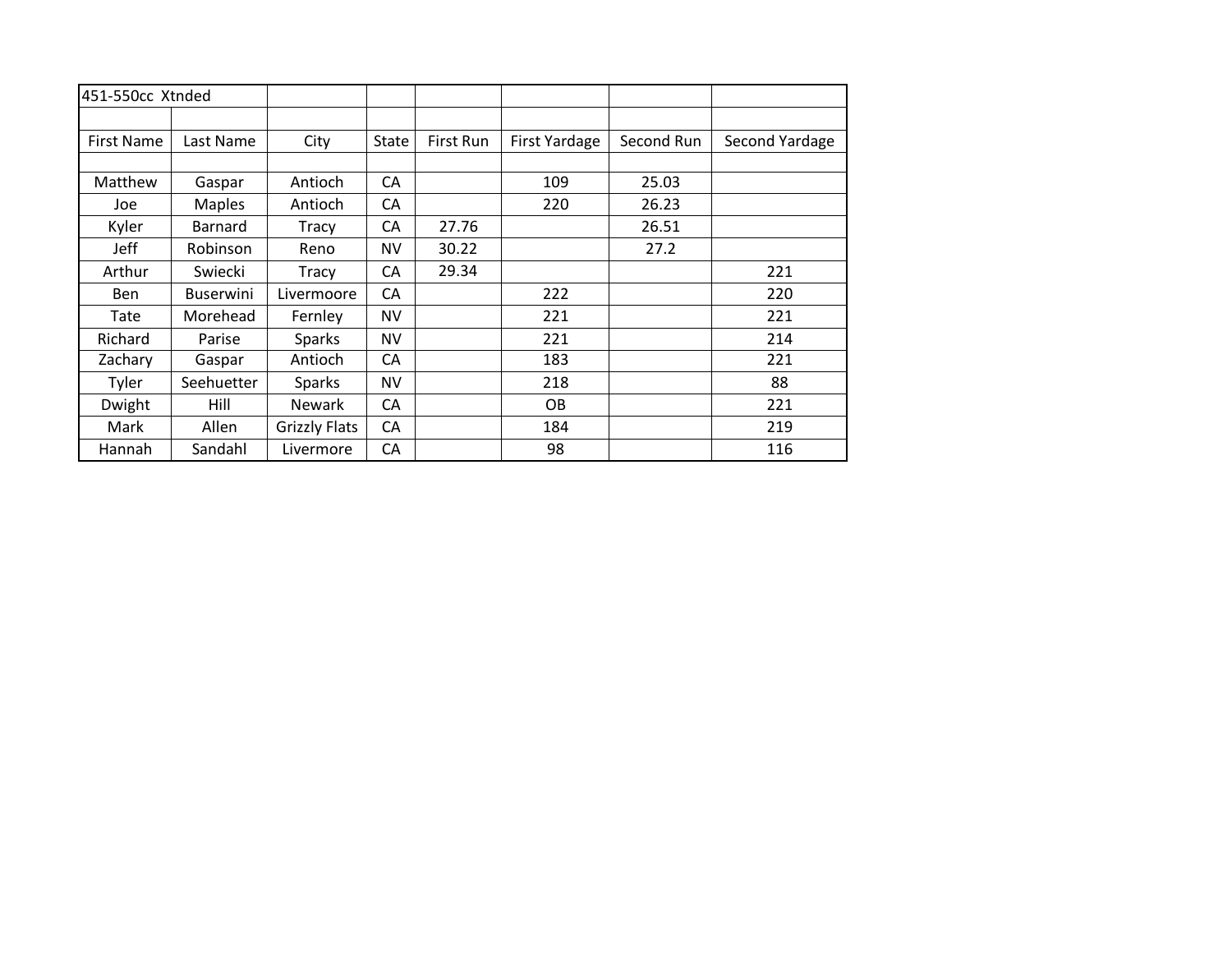| 10-550cc Xtnded Women |           |             |    |       |                                   |            |                |
|-----------------------|-----------|-------------|----|-------|-----------------------------------|------------|----------------|
|                       |           |             |    |       |                                   |            |                |
| First Name            | Last Name | City        |    |       | State   First Run   First Yardage | Second Run | Second Yardage |
|                       |           |             |    |       |                                   |            |                |
| <b>Natalie</b>        | Savlor    | San Leandro | CA | 31.45 |                                   | 30.65      |                |
| Hannah                | Sandahl   | Livermore   | СA |       | 193                               |            | 118            |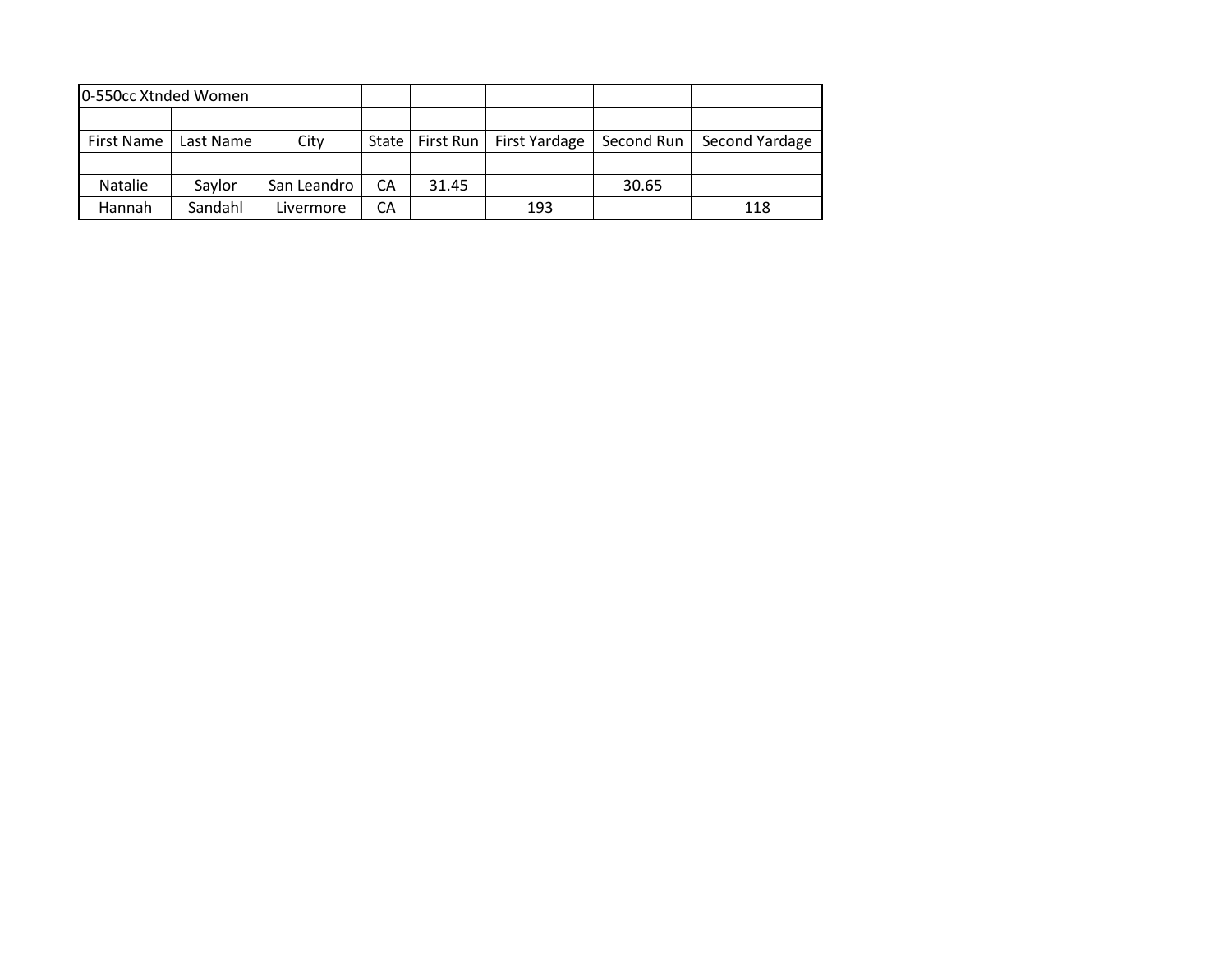| 0-550cc Xtnded Vet 35+ |           |               |       |           |               |            |                |
|------------------------|-----------|---------------|-------|-----------|---------------|------------|----------------|
|                        |           |               |       |           |               |            |                |
| <b>First Name</b>      | Last Name | City          | State | First Run | First Yardage | Second Run | Second Yardage |
|                        |           |               |       |           |               |            |                |
| Dwight                 | Hill      | <b>Newark</b> | CА    |           | 220           | 33.51      |                |
| Tate                   | Morehead  | Fernley       | NV    |           | 219           |            | 218            |
| <b>Brad</b>            | Larson    | Tracy         | СA    |           | OB            |            | OB             |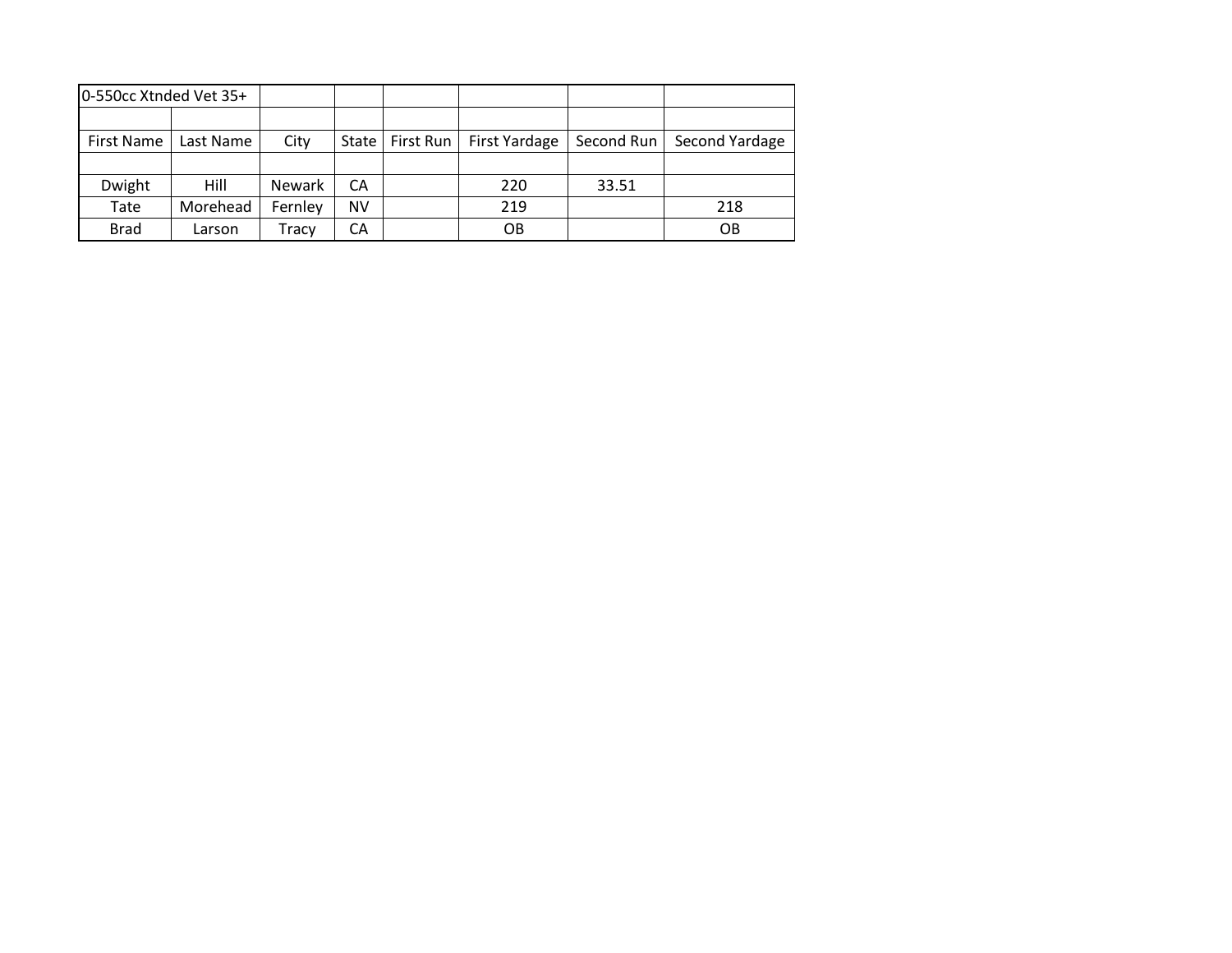## OTH Pro

First Name Last Name City State First Run First Yardage Second Run Second Yardage

Erik Schaffer Hayward CA 222 31.5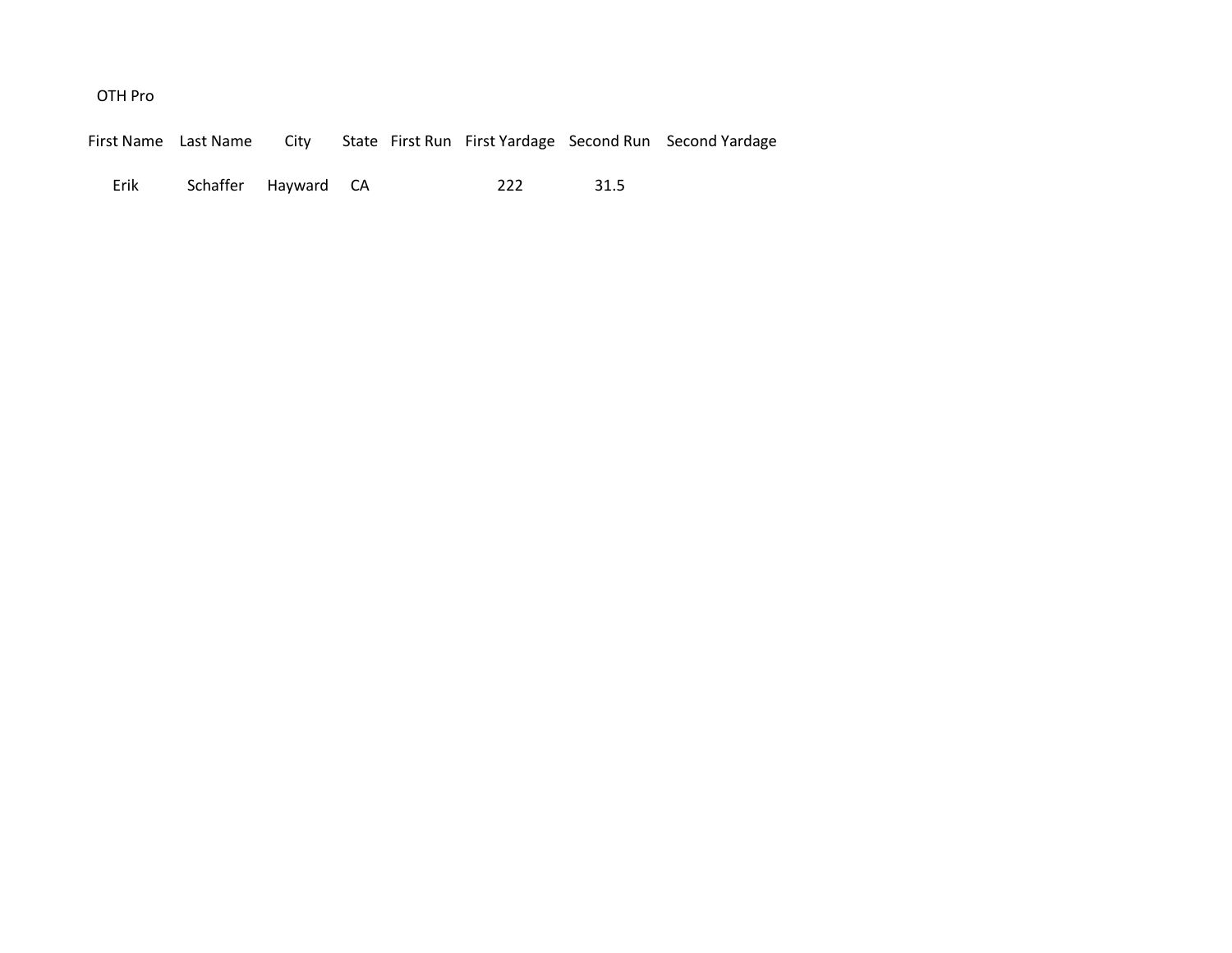| <b>Factory Verticross-Pro</b> |                      |               |              |           |                      |            |                |
|-------------------------------|----------------------|---------------|--------------|-----------|----------------------|------------|----------------|
|                               |                      |               |              |           |                      |            |                |
| <b>First Name</b>             | Last Name            | City          | <b>State</b> | First Run | <b>First Yardage</b> | Second Run | Second Yardage |
|                               |                      |               |              |           |                      |            |                |
| Kyle                          | Redmond              | Lake Hughes   | CA           | 21.1      |                      | 20.39      |                |
| Logan                         | Mead                 | concord       | CA           | 22.15     |                      | 20.96      |                |
| Joseph                        | Allnutt              | Concord       | CA           | 22.96     |                      | 21.29      |                |
| Josh                          | Mouzakis             | Antioch       | CA           | 23.52     |                      | 22.38      |                |
| Kevin                         | Newman               | Livermore     | CA           |           | 222                  | 23.99      |                |
| Phillip                       | Allen                | Ripon         | CA           | <b>OB</b> |                      | 25.38      |                |
| Tyler                         | Gainous              | Castro valley | CA           |           | 221                  | 25.93      |                |
| Jacob                         | Botelho              | Shasta Lake   | CA           | 26.81     |                      |            | 220            |
| Jacob                         | Davis                | Stockton      | CA           | 27.17     |                      | 27.02      |                |
| Mike                          | Norton               | <b>Tracy</b>  | CA           | OB        |                      | 29.14      |                |
| Dan                           | Hilsabeck            | Ceres         | CA           |           | 215                  |            | 218            |
|                               |                      |               |              |           |                      |            |                |
| <b>Verticross Finals</b>      |                      |               |              |           |                      |            |                |
|                               |                      |               |              |           |                      |            |                |
| $\mathbf{1}$                  | Kyle Redmond         |               |              |           |                      |            |                |
| $\overline{2}$                | Joseph Allnutt       |               |              |           |                      |            |                |
| 3                             | Josh Mouzakis        |               |              |           |                      |            |                |
| 4                             | Logan Mead           |               |              |           |                      |            |                |
| 5                             | Kevin Newman         |               |              |           |                      |            |                |
| 6                             | Phillip Allen        |               |              |           |                      |            |                |
| $\overline{7}$                | <b>Tyler Gainous</b> |               |              |           |                      |            |                |
| 8                             | Jacob Botelho        |               |              |           |                      |            |                |
| 9                             | Jacob Davis          |               |              |           |                      |            |                |
| 10                            | Mike Norton          |               |              |           |                      |            |                |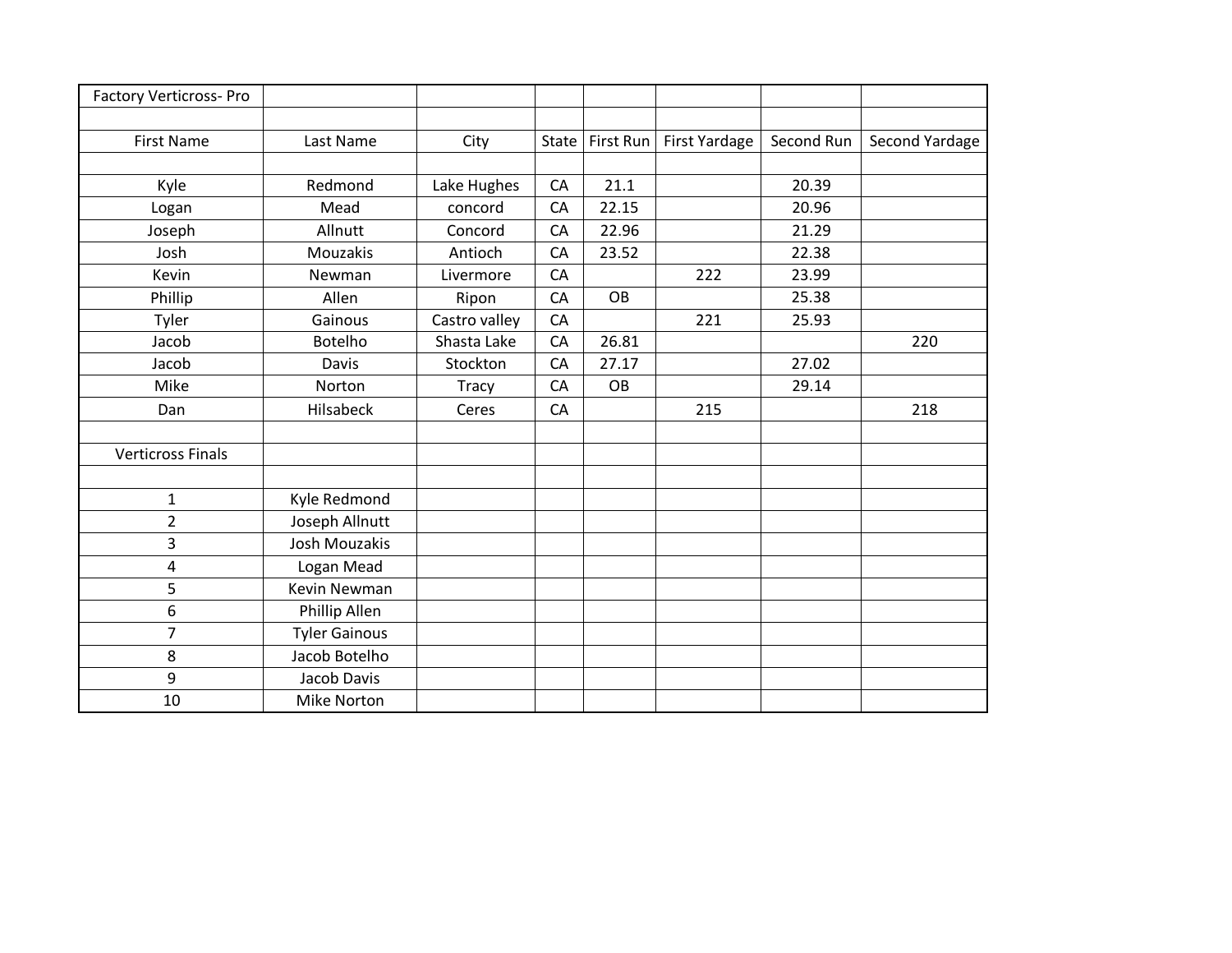| 700 Pro           |                 |               |              |           |                      |            |                |
|-------------------|-----------------|---------------|--------------|-----------|----------------------|------------|----------------|
|                   |                 |               |              |           |                      |            |                |
| <b>First Name</b> | Last Name       | City          | <b>State</b> | First Run | <b>First Yardage</b> | Second Run | Second Yardage |
|                   |                 |               |              |           |                      |            |                |
| Logan             | Mead            | concord       | CA           | 23.98     |                      | 22.73      |                |
| Joshua            | <b>Mouzakis</b> | Antioch       | CA           | 24.93     |                      | 22.8       |                |
| Joseph            | Allnutt         | Concord       | CA           | 25.2      |                      | 25.26      |                |
| <b>Bailey</b>     | <b>Dillard</b>  | Chester       | CA           | <b>OB</b> |                      | 26.7       |                |
| Phillip           | Allen           | Ripon         | CA           | 27.64     |                      | 26.78      |                |
| Mike              | <b>Norton</b>   | Tracy         | CA           | 27.05     |                      | 27.82      |                |
| <b>Brad</b>       | Larson          | Tracy         | CA           |           | 222                  | 27.25      |                |
| Tyler             | Gainous         | Castro valley | CA           | 27.89     |                      |            | 221            |
| Kevin             | <b>Newman</b>   | Livermore     | CA           |           | 160                  | 28.62      |                |
| Jacob             | <b>Botelho</b>  | Shasta lake   | CA           | 28.71     |                      |            | 219            |
| Scott             | Morey           | Pleasanton    | CA           |           | 165                  |            | 222            |
| Lou               | Narvaez         | Oakland       | CA           | <b>OB</b> |                      |            | 219            |
| Jacob             | Davis           | Stockton      | CA           |           | 114                  |            | 216            |
| Andrew            | Cumpian         | Stockton      | CA           |           | 116                  |            | 120            |
| Dj                | Gainous         | Castro valley | CA           | OB        |                      | <b>OB</b>  |                |